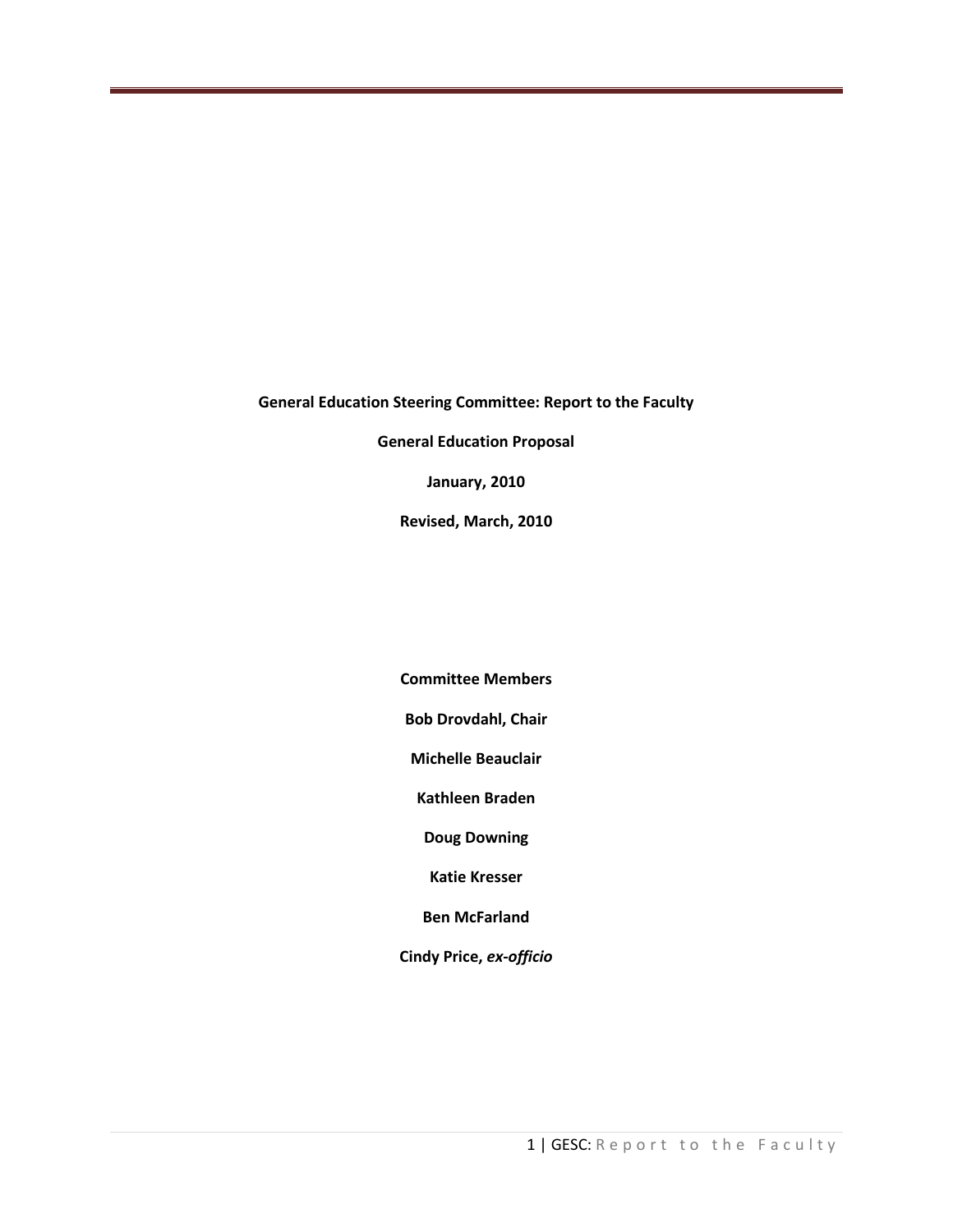## **Executive Summary**

## Introduction and UPEC Charge

The General Education Steering Committee presents the following document to UPEC as a recommended model for General Education at Seattle Pacific University. Our work was guided by the charge given by UPEC in June, 2009:

*UPEC charges the General Education Taskforce to design a general education that resonates with the University's mission statement: Graduating people of competence and character who will engage the culture and change the world. Essential to this work is to create a clear set of criteria that courses must meet for inclusion into the Exploratory Curriculum.*

The model presented in this document attempts to incorporate the results of UPEC's General Education Assessment completed during the 2008-09 academic year (Appendix A), the Goals for General Education approved by UPEC in December, 2006 (found in Appendix A), faculty feedback during Autumn Quarter, 2009, recommendations from the Global Education Taskforce, as well as the Undergraduate Learning Outcomes document (Appendix B).

## **Process**

UPEC conducted a thorough review of General Education during the 2008-09 academic year. The findings from this work are summarized in a "Report to the Faculty" document in June, 2009. UPEC created a Steering committee charged with designing a revised GE curriculum. The design was to be completed Autumn Quarter, 2009 and presented to the faculty through the faculty governance structure in preparation for a mail ballot vote during Spring Quarter, 2010. If adopted, the 2010-11 and 2011-12 academic years would be spent preparing for a launch of the new GE program Autumn Quarter, 2012.

### Guiding Principles

The proposed model used three guiding principles

- Increase flexibility and choice for students
- Attend to the skills expected of a college graduate
- Assure the curriculum is developmentally appropriate

*Increased flexibility*: The proposed model reduces the credit requirements in the Exploratory Curriculum from 40 to 35 credits and allows students greater choice. This addresses a key distinction between students' perceptions of a high school education and a college education. A college education offers more freedom from a prescribed course of study.

*Attention to skills:* Attending to skill goals through the Common Curriculum allows for a more consistent and coordinated effort to teaching the skills UPEC identified as essential to college success.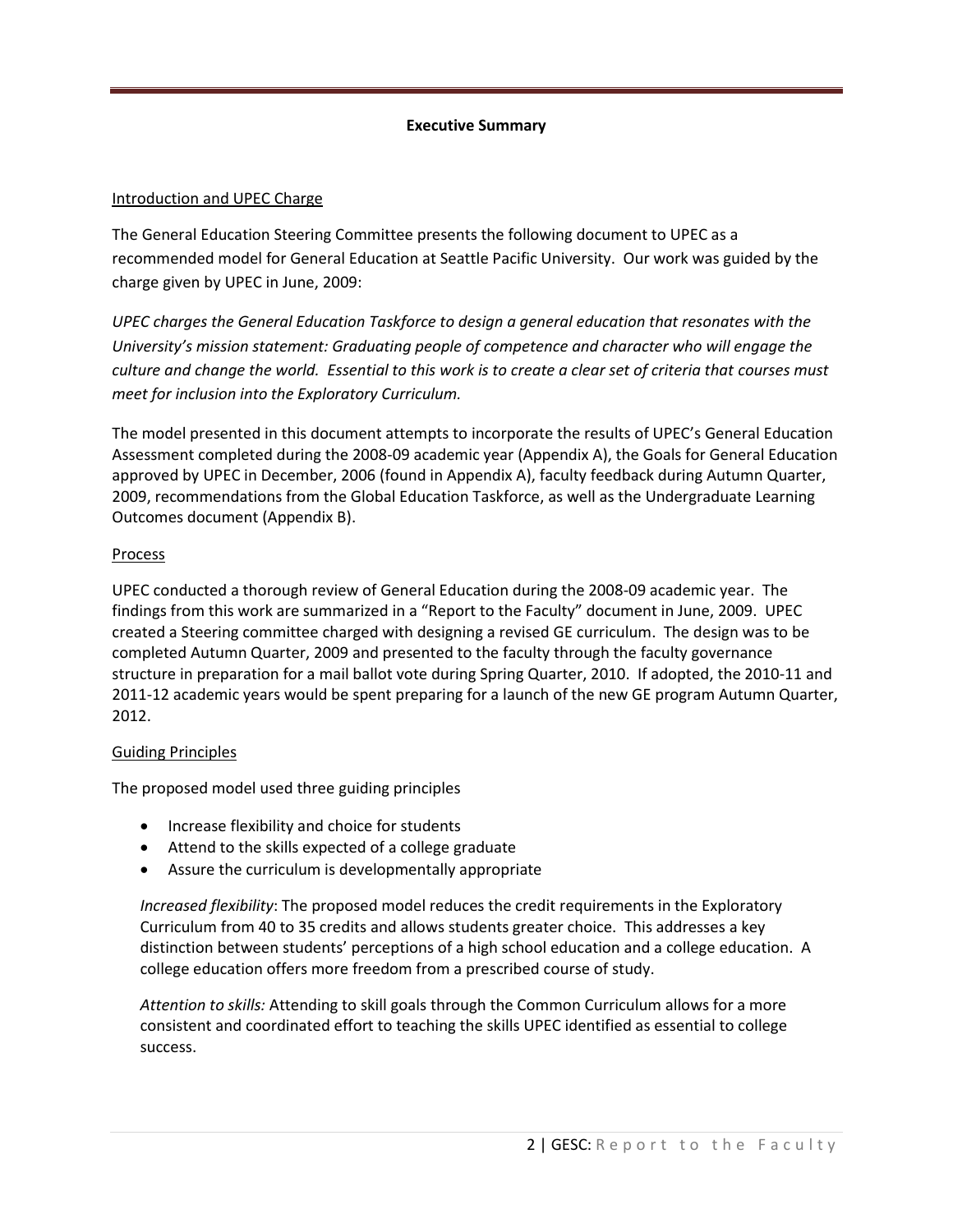*Developmentally appropriate:* The "Ways of Engaging" courses will build on "Ways of Knowing" courses and will therefore be 2000 and 3000-level courses. This will fill a gap in SPU's curriculum and will, by design, include more integrative and complex coursework as part of the EC.

## Key Highlights

- Creation of an exploratory curriculum with a two tier approach focusing on epistemology (tier one) and becoming an engaged citizen (tier two)
- Increased flexibility and choice in the exploratory
- An overall reduction of five credits in general education
- Embedding skills expected of a college graduate into general education courses
- Reconceptualization of the approach to proficiencies
- Resourcing of general education

## Rationale for proposed model

The current GE curriculum was introduced in 1998 and consists of three components: The Common Curriculum, the Exploratory Curriculum, and Competency Requirements. Most of the work invested in creating the current GE model was in the Common Curriculum component. The Exploratory Curriculum basically adapted the distribution model from the prior GE curriculum, with a substantial consequence; the EC lacked coherence and consistency with the University's mission. This was most evident in the fact that no written criteria existed for determining whether a course should be approved to meet an EC requirement. This falls short of NWCCU's accreditation requirement that clear criteria should be in place for GE courses and explains why UPEC's charge asked for a stronger resonance between the University's mission and General Education. This was supported overwhelmingly by faculty who believed an "engaged citizen" model of GE aligned best with the University's mission. Thus the rationale for a revision of the current GE curriculum resides in the "accidental" character of the EC's history, accreditation requirements, and in aligning curriculum practice with University goals.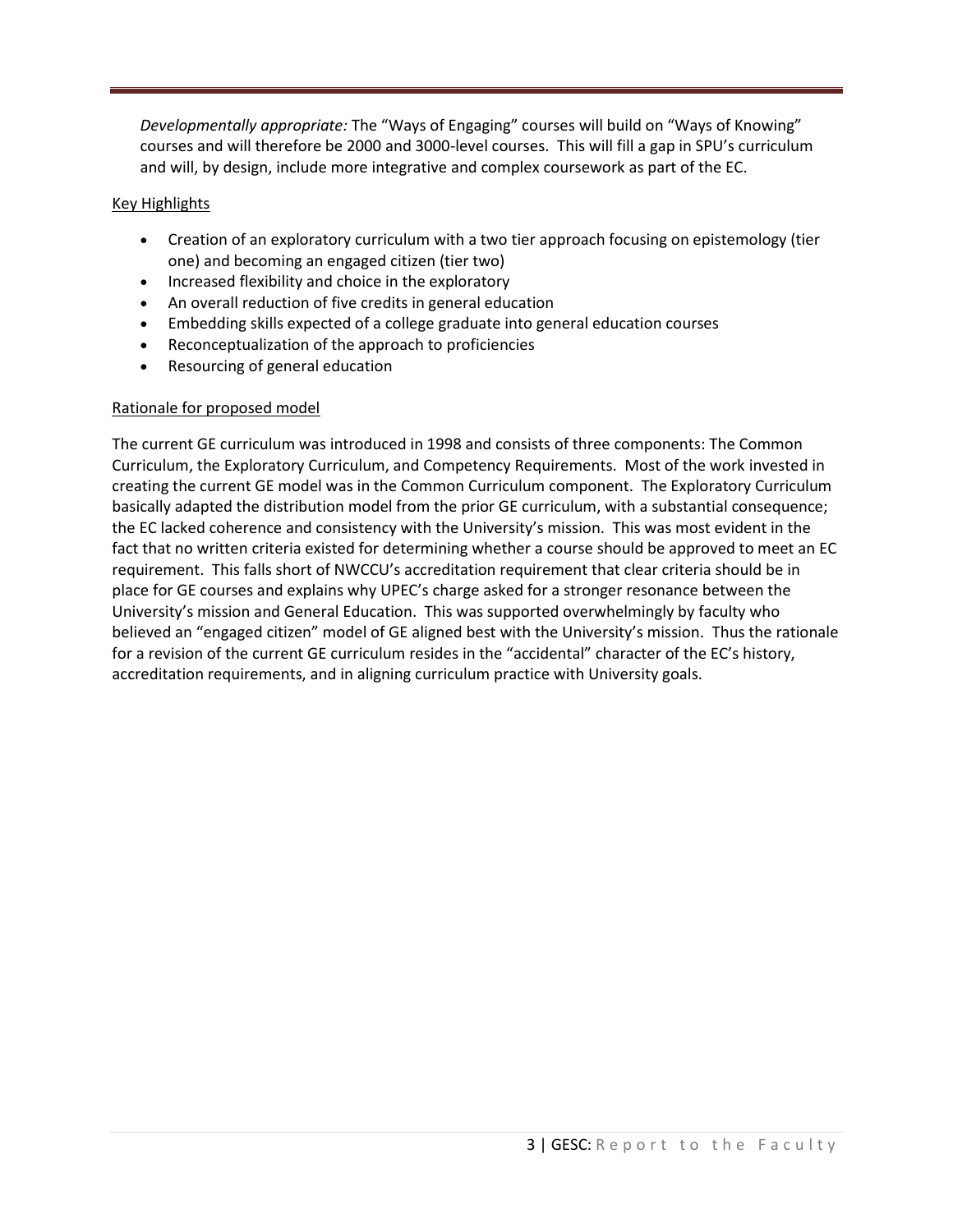## **General Education Steering Committee: Report to the Faculty**

#### **General Education Proposal**

**January, 2010**

#### **Complete Report**

#### *Introduction*

The Steering Committee examined each of the three primary components of our current general education program. The Exploratory curriculum received the greatest amount of attention, as was the charge to the Committee. The proposed model, as outlined below, provides a completely new approach to general education at Seattle Pacific University. As is mentioned earlier, a goal was to create a program that is both coherent in its structure and relevant to the needs of the student.

The Steering Committee, while reaffirming the basic structure and content of the Common Curriculum sought to assure that any new recommended additions would seek to complement the changes made to the Exploratory Curriculum. To accomplish this goal, the GESC recommends that academic skills be integrated into the Common Curriculum courses. While it is expected these skills are taught throughout the curriculum, the Committee felt it important to assure all students received instruction in a systematic manner. In that all entering freshman are required to take these particular courses it seemed logical to place these skills in these courses. In addition, while it cannot be assured that transfer students will receive the same instruction, many will have the benefit of this educational experience.

The proficiencies provided a unique challenge. The Committee reaffirms the importance of each of the three domains (writing, mathematics and foreign language) but believed it valuable to embed the content within the general education program rather than create stand-alone requirements. As such, the Committee reaffirmed the move to a placement model for writing and mathematics proficiencies, in addition to new ways to address these critical areas, and a new approach to the study of foreign language and cultures.

### **\*Proposed Model for Exploratory Curriculum: Overview**

A primary goal of the Steering Committee was to create a program that is both coherent in its form and relevant to the needs of today's college student. The proposed Exploratory Curriculum builds on the concept of wisdom as appropriately used knowledge and wisdom as a concept that requires both knowledge and action*.* Furthermore, in a time of expanding information, effective citizenship requires navigation of *ever-changing* bodies of knowledge. Therefore, the Committee sought a way by which students would be introduced not only to knowledge, but also to the way that knowledge and meaning is constructed, thereby providing them the tools for life-long learning. Thus, students will experience how knowledge is used to make meaning out of their worlds through engagement with topics relevant to today's world. *The EC is organized around ways of knowing and ways of engaging.*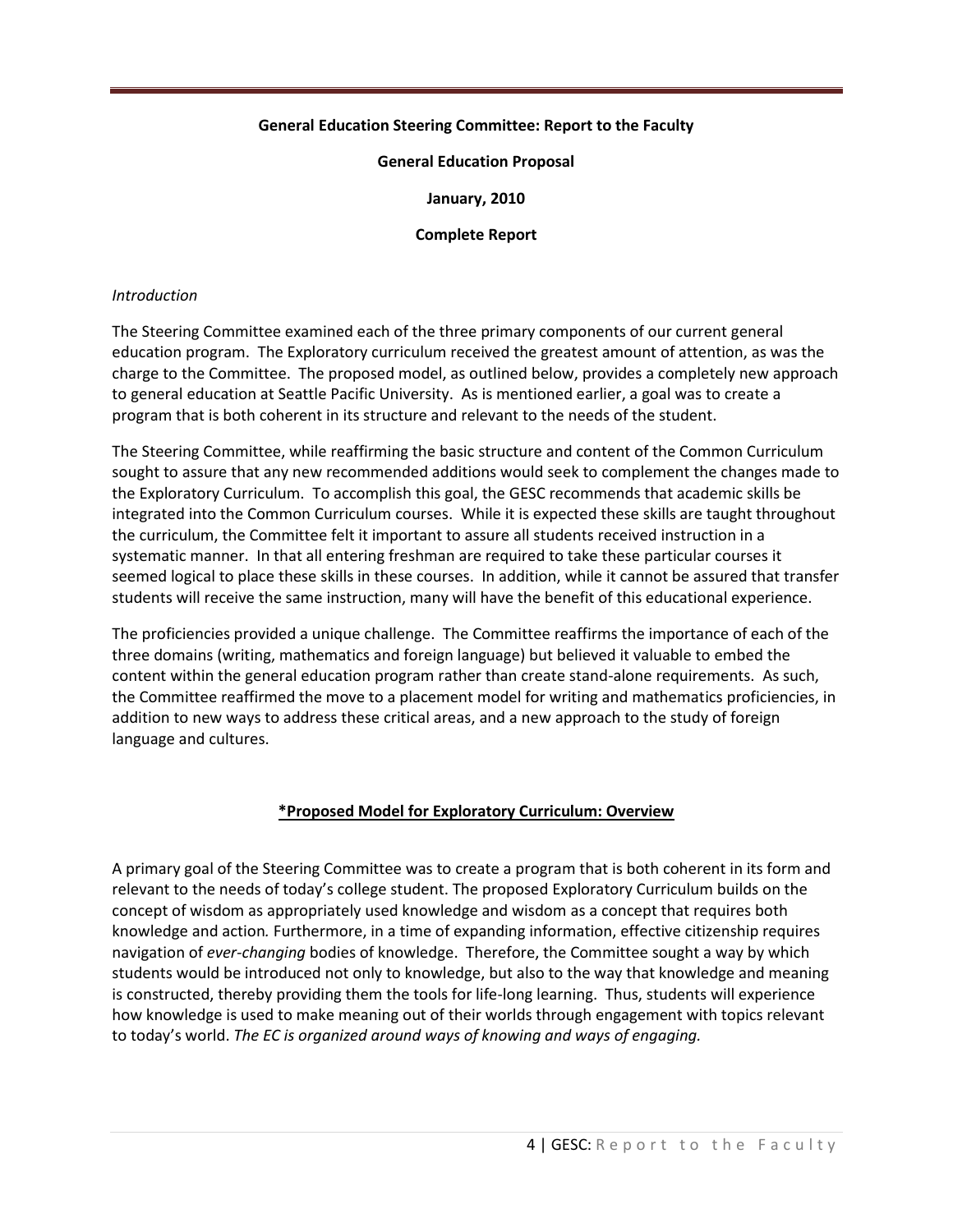**\*** The proposal acknowledges and affirms that two university programs, University Scholars and Education Certification (Integrated Studies major) will receive special consideration with regard to GE requirements, as they do in the current Exploratory Curriculum.

## **Tier One: Ways of Knowing**

The First Tier of Seattle Pacific University's new Exploratory Curriculum will aim not only to convey information but also to help students become lifelong learners. First Tier courses will be specifically designed to build awareness of the special intellectual methods used in a variety of disciplines and will thus couple knowledge acquisition with epistemic skill-building. To ensure students' breadth of experience, all First Tier courses will be distributed among five categories representing five distinctive ways of knowing and investigating the universe. Students will be required to select one course from each category for completion of the Tier.

# **Tier Two: Ways of Engaging**

Tier Two of Seattle Pacific University's new Exploratory Curriculum will aim toward the cultivation of engaged citizens; after acquiring a range of intellectual skill sets through First Tier study, students will practice synthesis and application of the methods they have learned. In the Tier Two curriculum, a selection of specially-designed, problem-based courses will combine two or more disciplinary "ways of knowing," using the broad ways of knowing to investigate specific, current*,* real-world problems and needs.

Courses in Tier One guide students in exploring five significant ways of knowing: aesthetic imagination, human systems, natural sciences, symbolic reasoning, and cultural engagement. Courses in Tier Two apply at least two ways of knowing to significant social issues, so that students might engage our world as people of wisdom. The Exploratory Curriculum would be introduced to students in the following manner:

*As a Christian Liberal Arts University, Seattle Pacific recognizes our historic claim that Revelation is a foundational means by which we know Truth. The Common Curriculum Core courses ground our story of identity and community as God's people. The Common Curriculum Foundations courses explore God's self-disclosure as a way of knowing and undergird our exploration of the world. There is more than one way to intellectually explore the world. These modes of disciplined inquiry shape our worldviews and guide our response to the world as faithful servants of God's kingdom. The Exploratory Curriculum gives students a chance to think differently, to make something new, and to find the connections between different areas of knowledge. The Exploratory Curriculum invites students to explore five different ways of knowing our world, each taught by experts in the field. The Exploratory Curriculum concludes with two courses that apply knowledge gained to significant issues humans face in today's world.*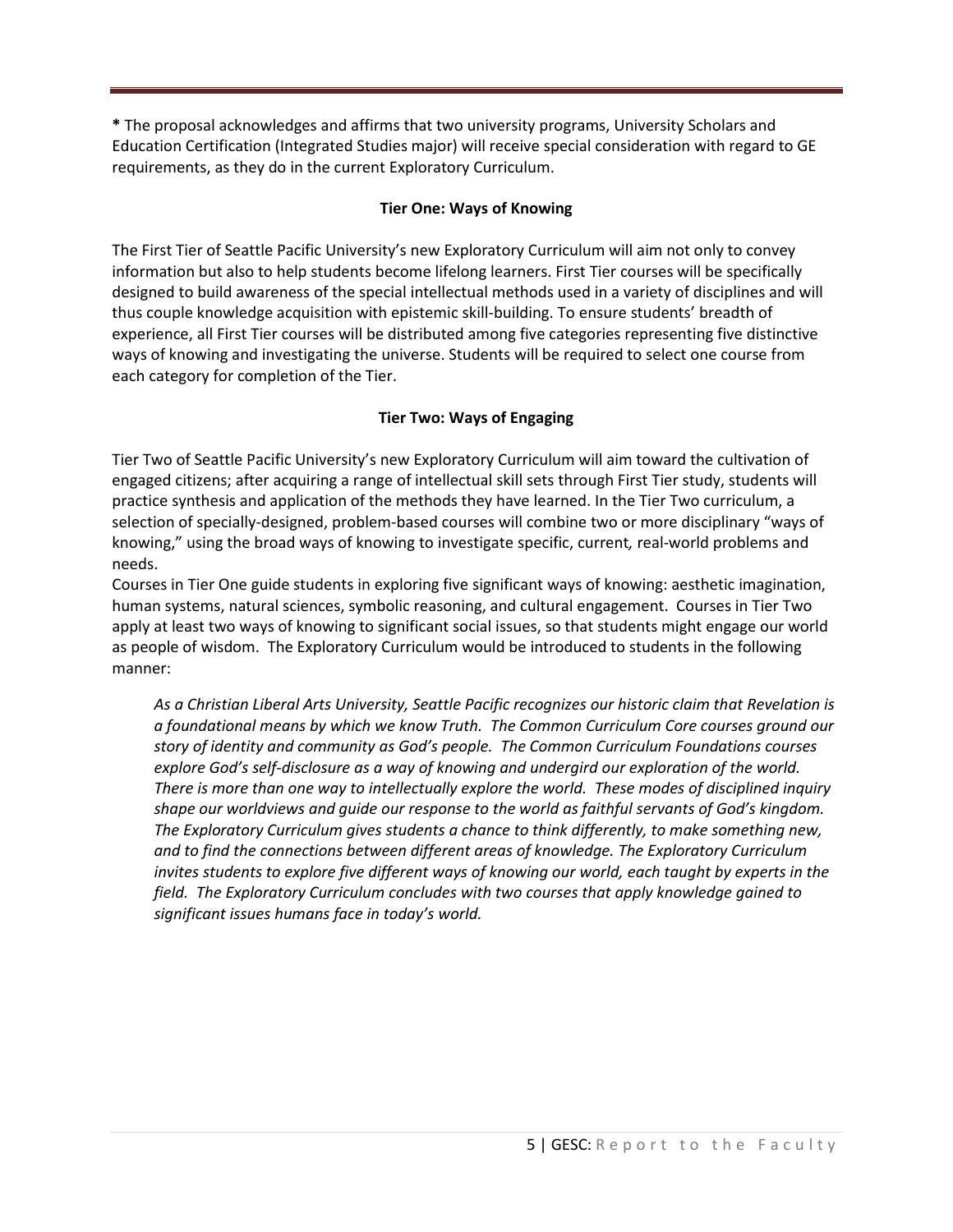## **Criteria for Proposed Model**

### *Tier One: Ways of Knowing (WK)*

- Course criteria
	- $\circ$  The focus of the course will be towards how the discipline knows and makes sense of its material.
	- o Courses will focus on the epistemology of the discipline
	- $\circ$  On completion, a student will be able to articulate how the discipline knows and how that discipline is similar to or different from other ways of knowing.
	- o Most courses will likely serve as an introduction to the discipline
- Category criteria
	- $\circ$  Specific criteria for each category will be created by working groups of faculty from appropriate disciplines as described in the "Resourcing and Supporting General Education" section of this document
	- o 25 credit requirement
	- $\circ$  The typical class size target will be 35 students, though special circumstances may require larger or smaller classes. Students will take one course from each category
	- o Students must earn at least five credits in each category.
	- o WK courses may count towards a student's major requirements

### *Ways of Knowing: Imagination and Interpretation*

Through aesthetic imagination we know and create beautiful artifacts and actions. Aesthetic imagination may include both subjective, experiential knowledge at its point of origin in the embodied individual and communal knowledge through tradition, story and ritual. Interpretation is the process of seeking meaning in cultural creations through reflection, analysis, criticism and translation. Together, imaginative and interpretive knowing build awareness of the facets of our shared human experience.

\*Disciplines most likely to be found in this category:

- Art
- Music
- Theatre
- Communication
- English
- Foreign Language and Literature
- Philosophy
- **•** Classics
- FCS/Interior Design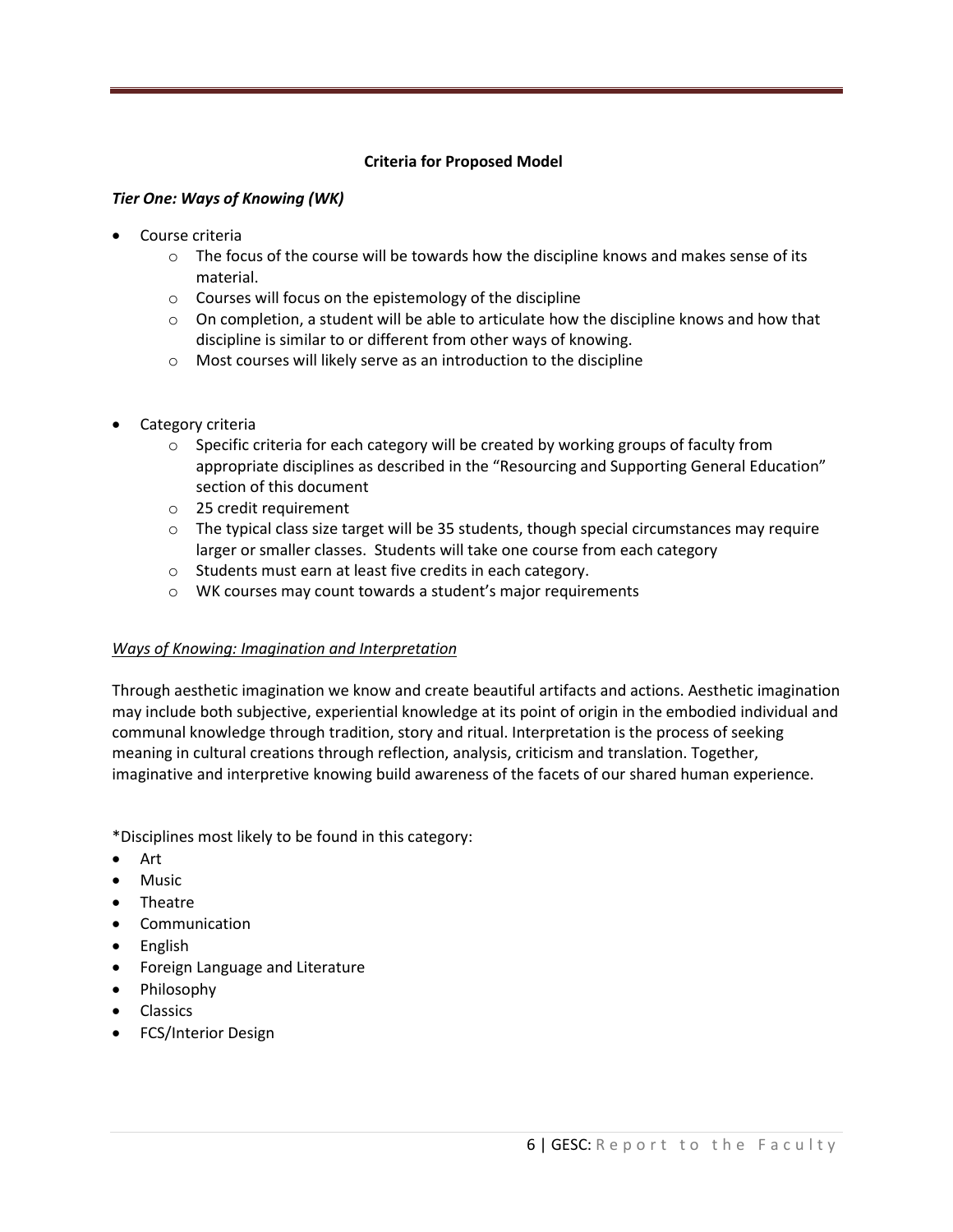\*The disciple groupings listed for each category are recommendations and will be determined during the process of articulating criteria. It is reasonable to expect that some disciplines may have courses in multiple categories based on the category criteria.

# *Ways of Knowing: Human Systems*

Through observation and experimentation we know human behavior and systems. Systematic inquiry into human activity yields knowledge of personal and social behavior.

Disciplines most likely to be found in this category:

- Anthropology
- Sociology
- Psychology
- **•** History
- Political Science
- Geography
- Economics

## *Ways of Knowing: Natural Systems*

Through observation and experimentation we know the natural environment and human interaction with the world we inhabit.

Disciplines most likely to be found in this category:

- Biology
- Chemistry
- FCS/Dietetics
- Exercise Science
- Physics

# *Ways of Knowing: Quantitative Reasoning*

Through quantitative analysis we know forms of human thought that include analysis of data, problemsolving, and inductive reasoning.

Disciplines most likely to be found in this category:

- Mathematics
- Computer Science
- **•** Statistics courses in various disciplines

# *Ways of Knowing: Second Language and Culture Encounter*

Through imaginative empathy and systematic interpretive tools we know another language and culture in our global community. Second language and culture encounter courses introduce students to the space-time factors, including language, that shape the thinking and lifestyle of a selected culture.

- Foreign Language and Literature
- Study Abroad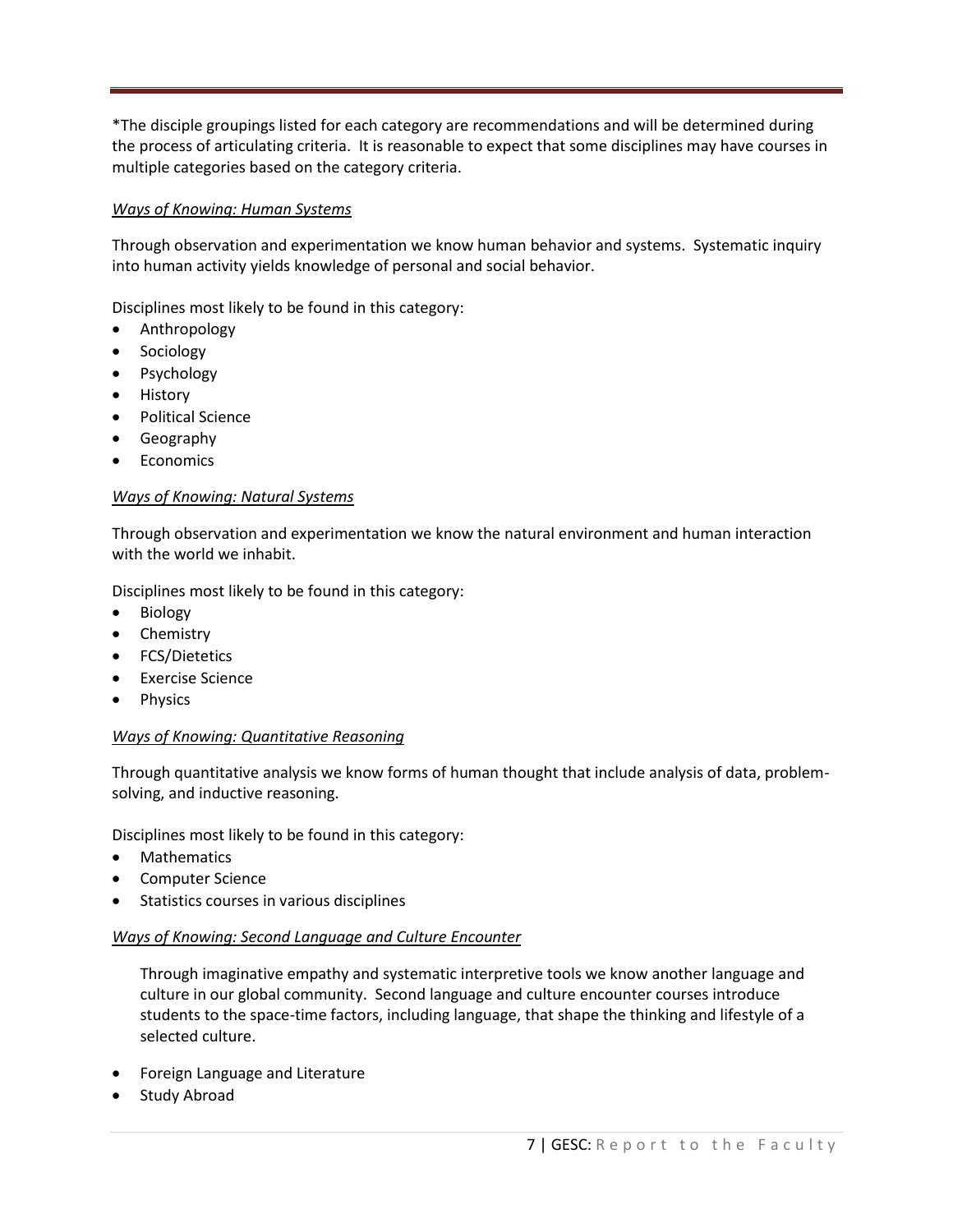- Second Language Encounter Studies
	- o These courses are designed to provide the interpretive tools to understand a second culture and encourage empathy towards all member of our global community. In so doing, the course may adopt a holistic approach or may draw upon a single disciplinary lens taught by an instructor with first-hand scholarly experience with the language and culture.

Students may fulfill this requirement in one of three ways:

- 1. Students may take an additional five credits of foreign language beyond what was completed in high school based on appropriate placement.
- 2. Students may complete a five-credit study abroad experience
- 3. Students may complete a five-credit Language Encounter course.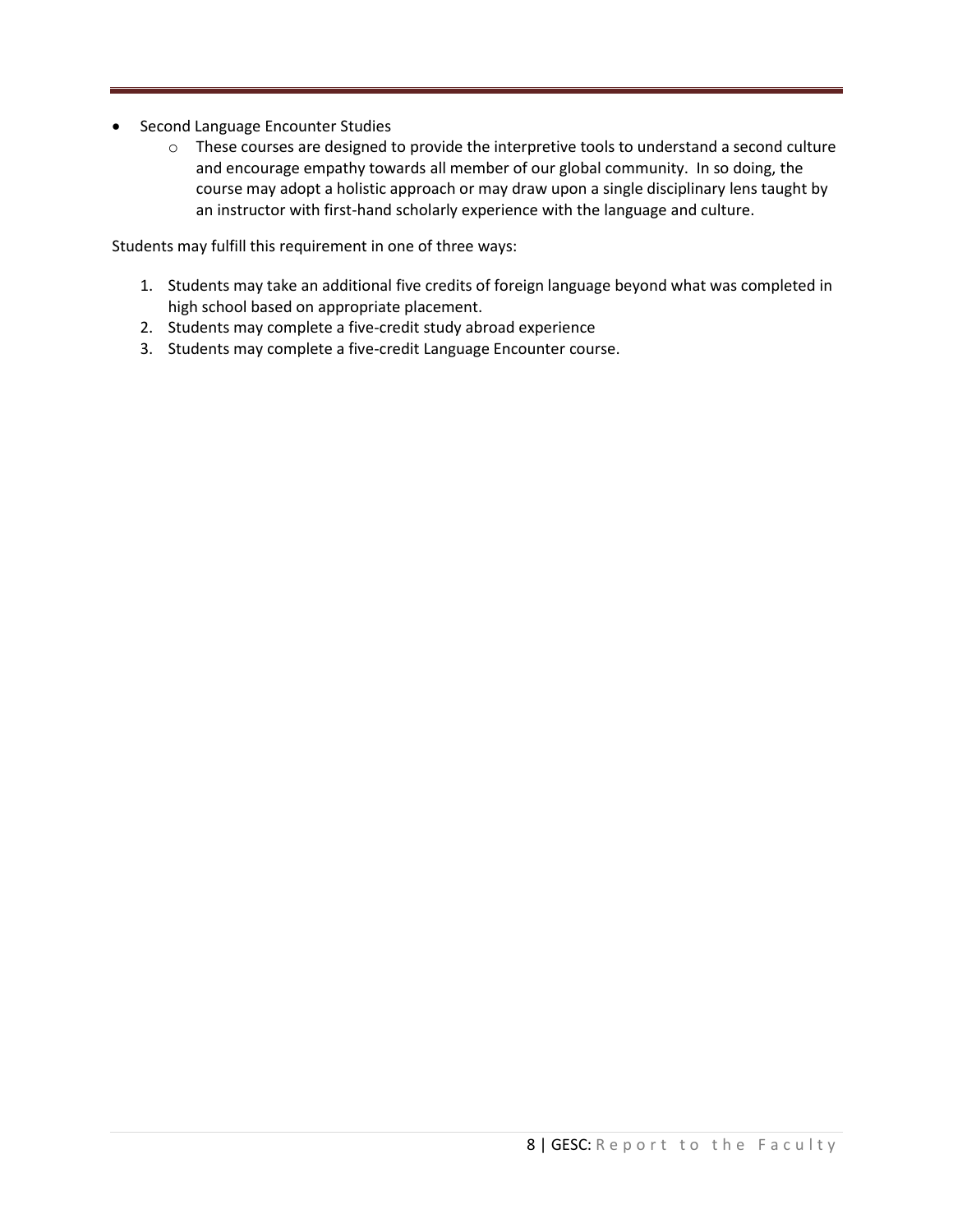# *Tier Two: Ways of Engaging (WE)*

We courses should be offered by both professional schools and College of Arts & Sciences disciplines.

- Course criteria
	- $\circ$  The topic of a WE course will center around the notion of educating students to be 'engaged citizens'
	- o A WE course will be required to incorporate two ways of knowing
	- o A WE course will incorporate a writing or performance component appropriate to the discipline(s), such as a lab report in the sciences or a public presentation in communication
	- o component (way of accomplishing this task, TBD)
	- o A WE course will be required to incorporate an *experiential c*omponent (service learning, field trip, lab, studio, etc.)
- Category criteria
	- o Students must earn a minimum of 10 credits in WE courses
	- o Courses will be set at 20-25 students
	- $\circ$  Students are required to take two Ways of Knowing courses before they may take a WE course
	- o WE courses will be at the 2000 or 3000 level. Students may not take a 2000-WE course until 30 credits or course work has been completed or a 3000-WE course until 45 credits have been completed.
	- o \*Students will only be able to apply one major course to the WE category.

\* Students whose major is not in science, technology, engineering, or math (STEM) must take at least one Ways of Engaging course that uses the scientific method of inquiry, according to criteria set by general education faculty committees as described under 'Resourcing and Supporting General Education' below. Students whose major is in science, technology, engineering, or math, must take at least one Ways of Engaging course that is not in one of the STEM disciplines. STEM disciplines are Biology, Chemistry, Computer Engineering, Computer Science, Electrical Engineering, Engineering Science, Mathematics, Nursing, and Physics.

# **Proposed changes to the Common Curriculum**

As mentioned earlier, while the work of the GESC encompassed both the Exploratory and Common Curriculum the most significant effort was on the former. As such, the recommended changes to the Common Curriculum as part of this model are as follows:

- The GESC affirms the original goals of the Common Curriculum and has made recommendations to UPEC in light of the assessment data from 2008-09.
- The GESC recommends that particular academic skills be embedded in specific Common Curriculum courses as outlined below. The academic skills are information literacy, writing, oral communication, reading comprehension, research, and critical analysis. Each skill will be emphasized in at least one Common Curriculum course, so that all six skills are covered in the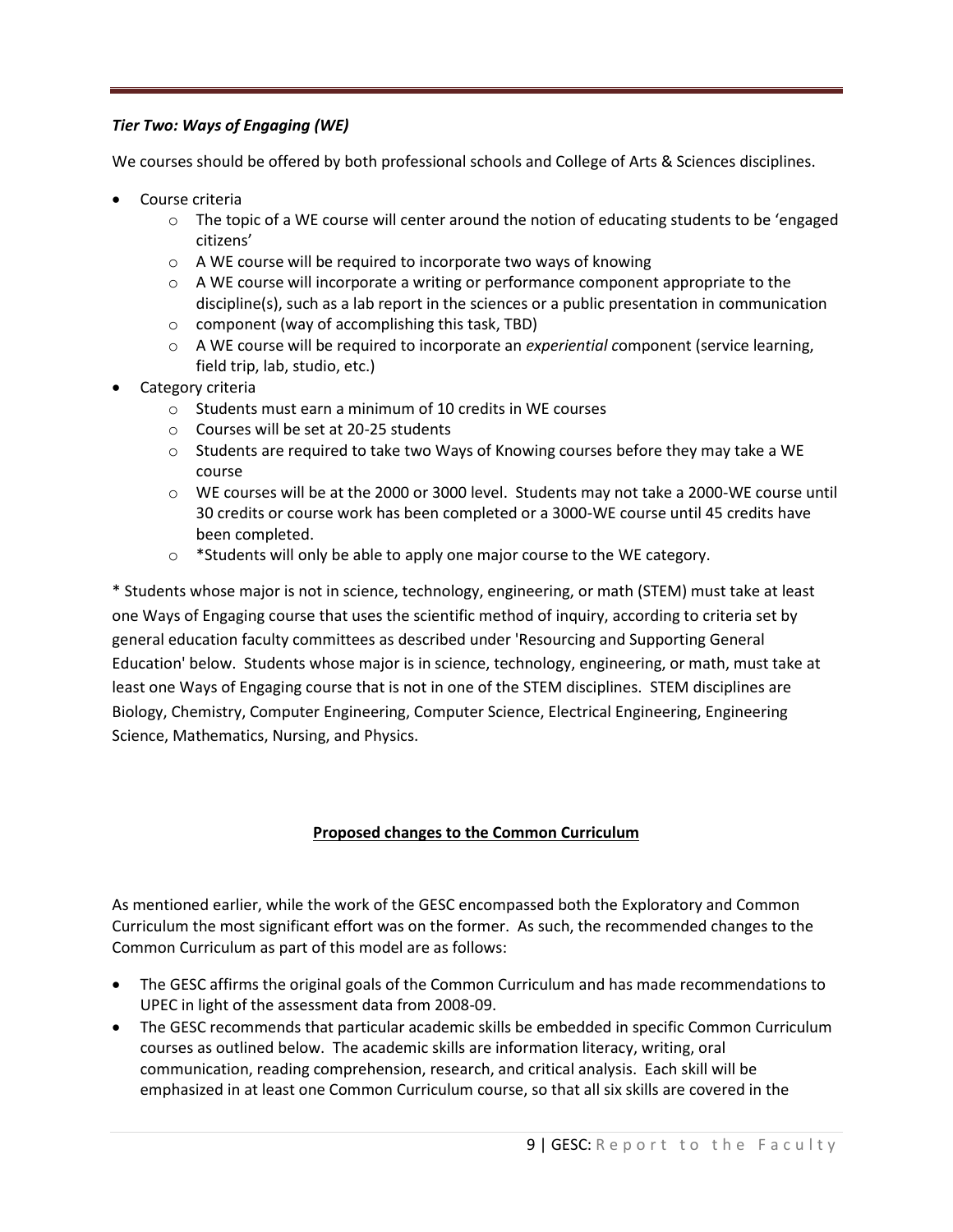Common Curriculum. Final distribution of skills to Common Curriculum courses will be determined in the implementation process.

 While the GESC was focused on the Exploratory Curriculum it also provided a review of the Common Curriculum. The GESC has provided UPEC recommendations regarding the content and structure of Common Curriculum courses for their review, consideration, and action.

## *University Seminar 1000*

*Skill focus*: Writing and information literacy

*Goal statement for the skill:* Students will know methods to create a research question and will produce a short analytical paper that demonstrates a successful transition to college-level writing and information literacy.

### *University Core 1000 and University Foundations 1000*

### *UCOR 1000*

*Skill focus*: written communication

*Goal statement for the skill*: Through a deep, sympathetic engagement with works of art in various media (visual arts, music, dance, theatre or literature), students will explore the meaning of identity. Students will complete at least one written assignment in the course. The criteria for this assigned skill learning will be determined in the implementation phase.

### *UFDN 1000*

*Skill focus:* Oral communication

*Goal statement for the skill:* Through studying the processes and practices of Christian faith formation across time and cultures, students will gain a deeper understanding of their own faith story. Students will learn skills of oral communication, with criteria for this assigned skill learning determined in the implementation phase.

### *University Core 2000 and University Foundations 2000 (3001)*

### *UCOR 2000*

*Skill focus:* Research and writing skills

*Goal statement for the skill*: Through careful study of human cultures around the world and across time, students will continue to explore identity through the question: "Human societies: Who are we?" Students will read primary sources from multiple cultural contexts to understand the global human story, analyze the significance of historical events and develop an appreciation for similarities and differences in human cultures. Students will use this knowledge to develop research and writing skills.

### *UFDN 2000 and 3001*

*Skill focus:* Reading comprehension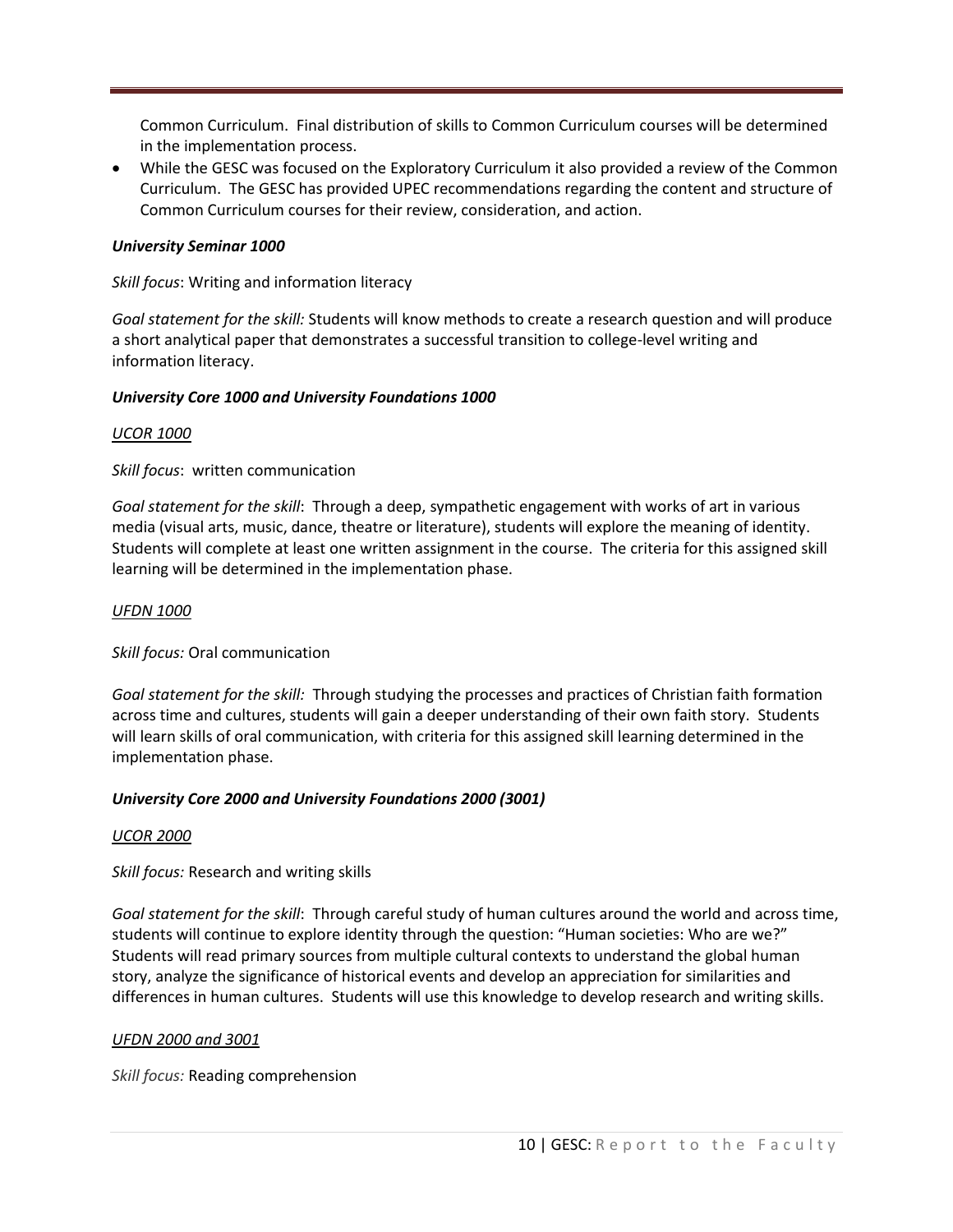*Goal statement for skill*: Through close readings of biblical texts, student will learn about the literature and theology of both Old and New Testaments and the forces that formed these texts. This grounding in the biblical story of God will provide students with the necessary skills for responsibly using Scripture.

# *University Core 3000 and University Foundations 3100*

# *UCOR 3000*

*Skill focus*: Critical analysis

*Goal statement for skill*: Through critical analysis of philosophical debates students will learn to evaluate arguments for their validity and plausibility. Students will also practice constructing written arguments through completion of carefully reasoned exam essays and one short essay.

# *UFDN 3100*

*Skill focus*: Critical analysis

*Goal statement for skill*: Through the close reading of Christian scripture and careful reflection on classic Christian doctrine, student will be equipped to reflect theologically on topics of contemporary concern.

# *Capstone (4899)*

The GESC recommends that Capstone courses continue as a General Education requirement, with review and integration of a student's general education and major experience as a significant goal of the course.

# **Proposed change for the proficiencies**

The current GE curriculum requires that students achieve proficiency in writing, mathematics and a foreign language. This model, particularly for mathematics and writing, does not provide for proficiency at the end of the college career but, instead, attends to entering proficiency. The GESC recommends, however, a move away from the proficiency model for these essential skills and towards a placement model as is currently planned for mathematics and writing beginning in Fall, 2010. In the new model, these skills will be assessed early and students will be placed in appropriate courses with remedial assistance provided as necessary.

The current foreign language requirement is somewhat different in that it requires the completion of one year of a foreign language as the graduation requirement. As the GESC reviewed data it was found the majority of our students (65-69% over the past four years) have completed the foreign language proficiency while in high school. Thus nearly 70% of our entering students have no language or second culture encounter requirement under the current GE model. The remaining (31-34% for the same time period) have usually completed two years of a foreign language prior to attending SPU. For this second group, many students took their two years of foreign language early in high school and find it necessary to repeat the material in college in order to fulfill the requirement.

Given these data and the Global Education Task Force's recommendations the General Education Steering Committee sought to identify options whereby students who have completed the requirement in high school as well as those who have not would be required to complete, through several options, a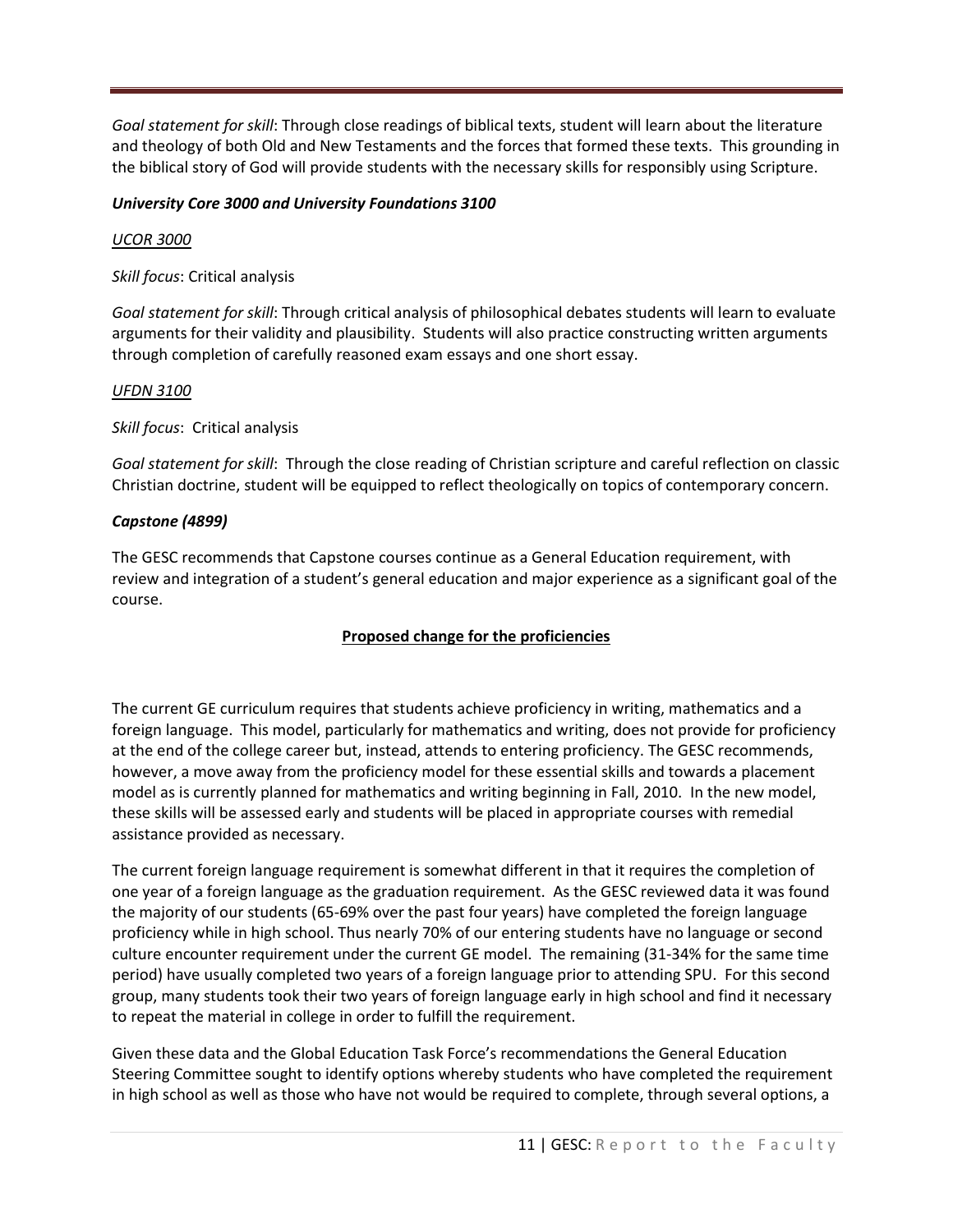college level course where students would encounter a culture and language in addition to those already acquired. Students could complete the requirement through additional language courses, those completing the current requirement could begin the second year of that language, while those who have completed two years in high school (or the rare occurrence where a student has only completed one year) could be placed into the first year sequence. In addition, students may elect to complete a 5 credit *Second Language Encounter* course or a credit-based study abroad experience.

## *The changes recommended by the General Education Steering Committee to the proficiencies are as follows*:

## Math Placement:

- Will follow changes for mathematics placement recommended to UPEC beginning in the 2010-2011 academic year.
- All courses in the Way of Knowing: Quantitative Reasoning category will have the math placement requirement as a prerequisite.

# Writing Placement:

- Will follow changes for writing placement recommended to UPEC beginning in the 2010-2011 academic year.
- Entering freshmen will take 15-20 credits of writing-focused GE coursework (USEM, UCOR 1000, UCOR 2000 and WE courses that require writing.) During the implementation period the GE Subcommittee will work with the Director of Writing to create a plan for teaching writing in these courses and preparing faculty to implement that plan.
- It is anticipated that the current writing requirement in the major (eight W credits) will remain in effect
- Will recommend a review of the current writing program to include:
	- o Identify ways of incorporating writing in the revised GE
		- o To incorporate an assessment component

# Foreign Language:

- The foreign language competency, as currently constructed, will be discontinued.
- The current requirement is replaced with a requirement in a Tier One course, specifically with the *Ways of Knowing: Second Language Encounter* requirement.

### **Resourcing and Supporting General Education**

Adequate support is essential to GE's success and includes administrative support, faculty development, and a community culture that values the place of GE in the undergraduate curriculum.

# *Administrative Support*

Administrative support is needed to provide a mechanism of evaluation and accountability for the GE program. We recommend that UPEC increase the size of the GE Subcommittee and authorize the committee with responsibility for policy and procedures regarding GE. We recommend that this newly constituted committee, while reporting directly to UPEC, work closely with the Associate Vice President for Academic Affairs to implement policy and procedures.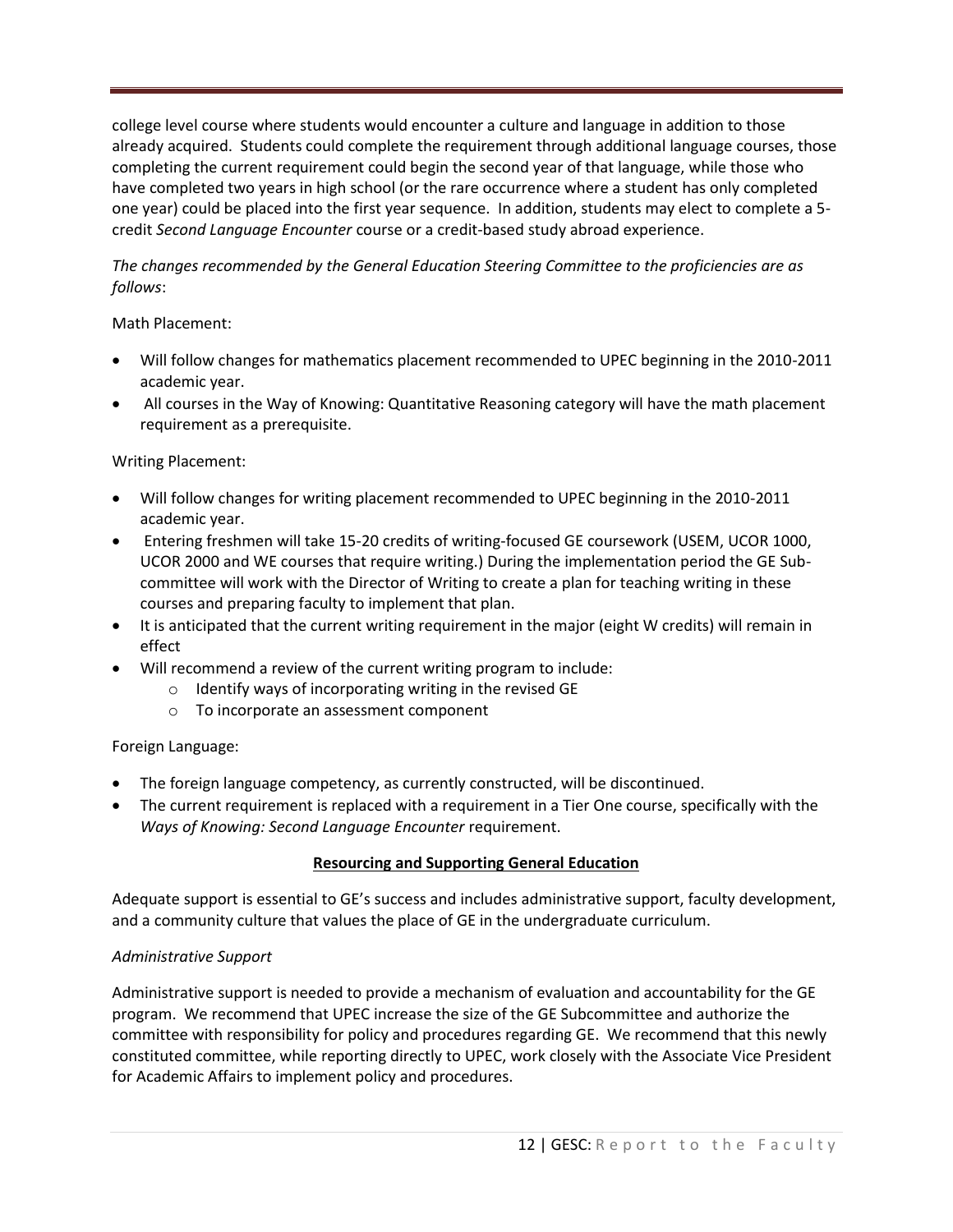During the implementation process the General Education Sub-committee would appoint multidisciplinary working groups of faculty and department chairs from appropriate disciplines to develop criteria for the Ways of Knowing categories and for the Ways of Engaging category. Once the new program is launched, the General Education Sub-Committee of UPEC would:

- Become a gatekeeper for the curriculum;
- Have authority to accept and delete courses into the curriculum, based on criteria for each category developed by faculty in appropriate disciplines, and report such changes to UPEC;
- Have oversight over assessment of the program and be charged with utilizing assessment data to make changes to all aspects of the general education program;
- Make recommendations to the AVPAA for all matters relating to general education.

Assessment will be a key component to assuring a high quality general education program. The GESC recommends that support be provided to the creation and implementation of a comprehensive assessment program for general education. In addition, it will be critical to provide support for the analysis and use of all assessment data.

### *Faculty Development*

If the University approves the proposed GE model, faculty development will be a critical issue in the "ramp-up" years (2010-12), prior to launching the new program in Autumn, 2012. Faculty will need to adapt existing courses and create new courses. Teams of faculty will need to coordinate work within the various elements of the GE program. It is recommended the administration provide necessary resources to support the faculty in this conversion. In addition, the Steering Committee recommends continued faculty development in order to assure continuing success of the curriculum.

To assist in the ongoing support of a new general education program the GESC recommends that a portion of the annual academic renewal grants be designated for general education courses.

To promote the importance of teaching in the general education program the GESC recommends that department chairs, Dean's and the Faculty Status committee give attention to all teaching evaluations, while understanding the particular challenges of teaching general education.

### *Community Culture*

Creating a culture change that raises the perceived value of GE is perhaps the most challenge resourcing and supporting task. No simple steps exist to change a culture that places primary importance on the academic major. The GESC recommends that the University find ways to promote General Education as a "signature" of Seattle Pacific, since GE is closely connected to the signatures in SPU's Blueprint for Excellence. The Foundations Curriculum teaches students to embrace the Christian story (Signature 2). The Common Curriculum helps students master the tools of rigorous learning (Signature 3). The Exploratory Curriculum invites students to know and understand what's going on in the world (Signature 1). Together, these three areas of General Education play a significant role in graduating people of competence and character (Signature 5). We recommend the University find ways to symbolize/brand GE to increase its visibility to students and generate ways to connect the CC and EC curriculum so students have a better understanding of GE's role in their undergraduate education.